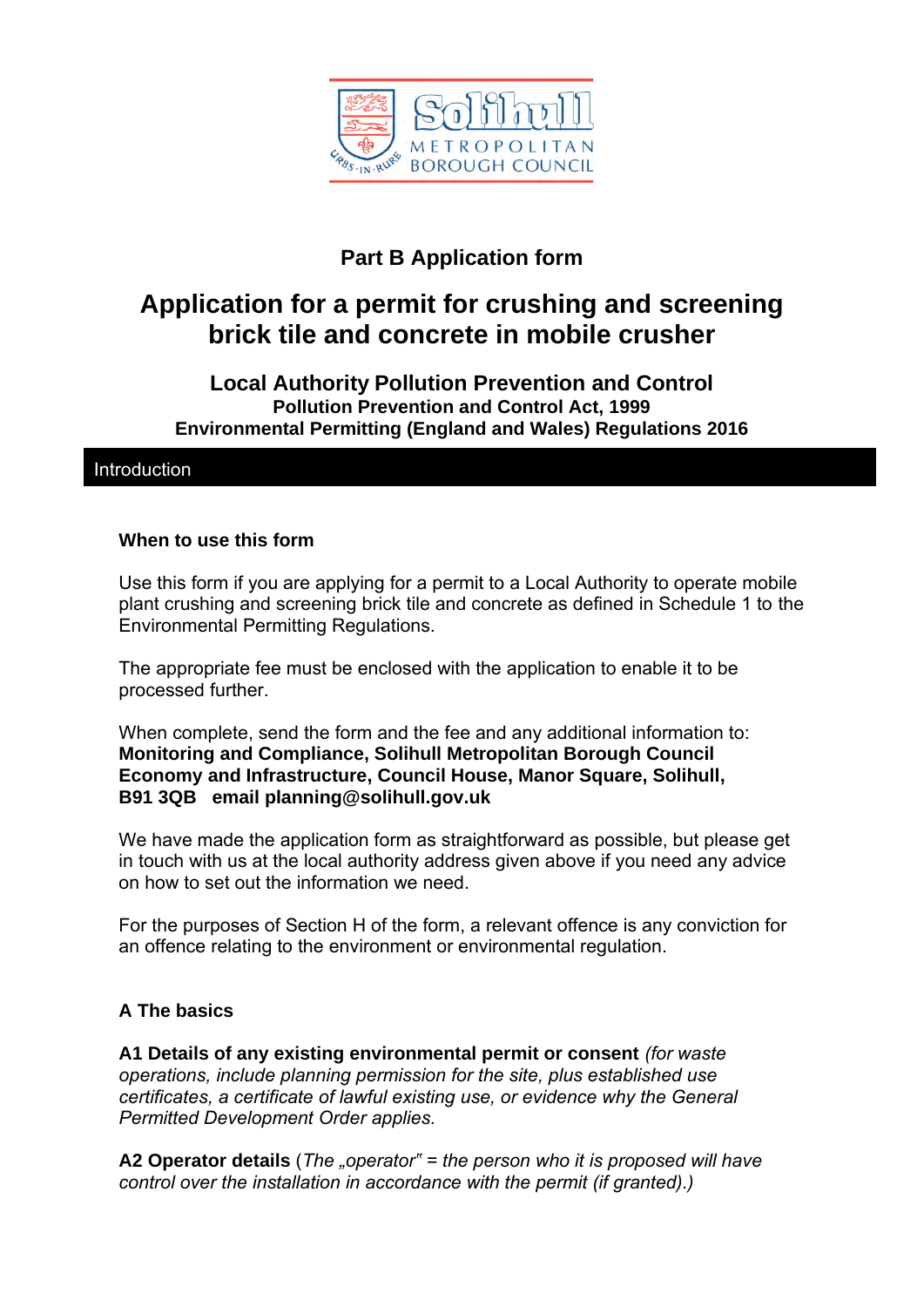Name:

Trading name, if different:

Registered office address:

Principal office address, if different:

Company registration number:

# **A3 Any holding company?**

Is the operator a subsidiary of a holding company within the meaning of section 1159 of the Companies Act 2006? If "yes" please fill in details of the ultimate holding company, overleaf.

No/Y e s

#### **A4 Who can we contact about your application?**

*It will help to have someone who we can contact directly with any questions about your application. The person you name should have the authority to act on behalf of the operator - This can be an agent or consultant.*

Name and position:

 $\overline{a}$ Telephone:

Email:

Name:

Trading name, if different:

Registered office address:

Principal office address, if different:

Company registration number:

#### **B The mobile plant**

B1 What activities are, or will be, carried on in the mobile plant? Please include "directly associated activities" (this term is explained in Annex III in Part B of the general guidance manual.

 $\Box$  crush brick tile and concrete

□ screen, brick tile and concrete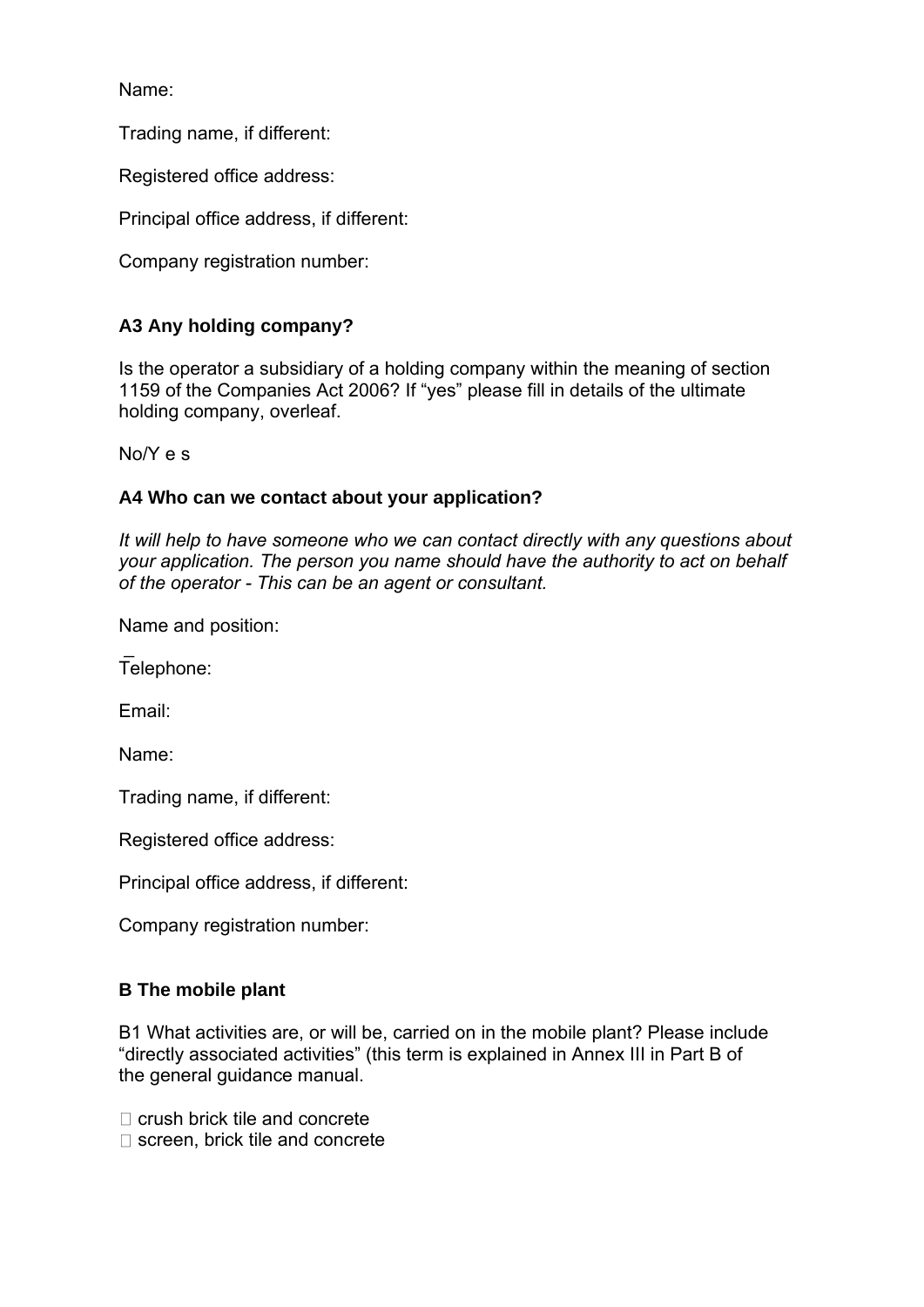# **B2 Why is the application being made?**

 $\Box$  new plant

# **B3 Please enter details of make , model and serial number of the plant**

# **C The details**

Note: "dusty material" should be taken to be any material which can be windentrained. It excludes, for example, >3mm material and scalpings.

**C1 Is the crusher?:** (tick all that apply) [informs condition 9]

- a) fitted with water sprays at the feed and the conveyor discharge
- b) is the conveyor fully-enclosed
- c) other please specify:

 $\overline{a}$ 

#### **C2 Will you wet material before it is crushed?**

 $\Box$  Yes  $\Box$  No

If yes, how will you do that?

#### **C3 Which of the following methods will be used to minimise emissions at belt conveyor transfer points, including free fall of material?**

*(tick all that apply) [informs condition 9]*

- a) enclosed
- b) enclosed and ducted to arrestment equipment

\_\_\_\_\_\_\_\_\_\_\_\_\_\_\_\_\_\_\_\_\_\_\_\_\_\_\_\_\_\_\_\_\_\_\_\_\_\_\_\_\_\_\_\_\_\_

- c) fitted with a chute
- d) other please specify:

#### **C4 Do you have environmental management procedures and policy? If possible please provide a copy or link**

*[informs condition 14]*

 $\square$  Yes  $\square$  No

**Is the environmental system certified, (including EMAS, ISO 14001 or BS8555)**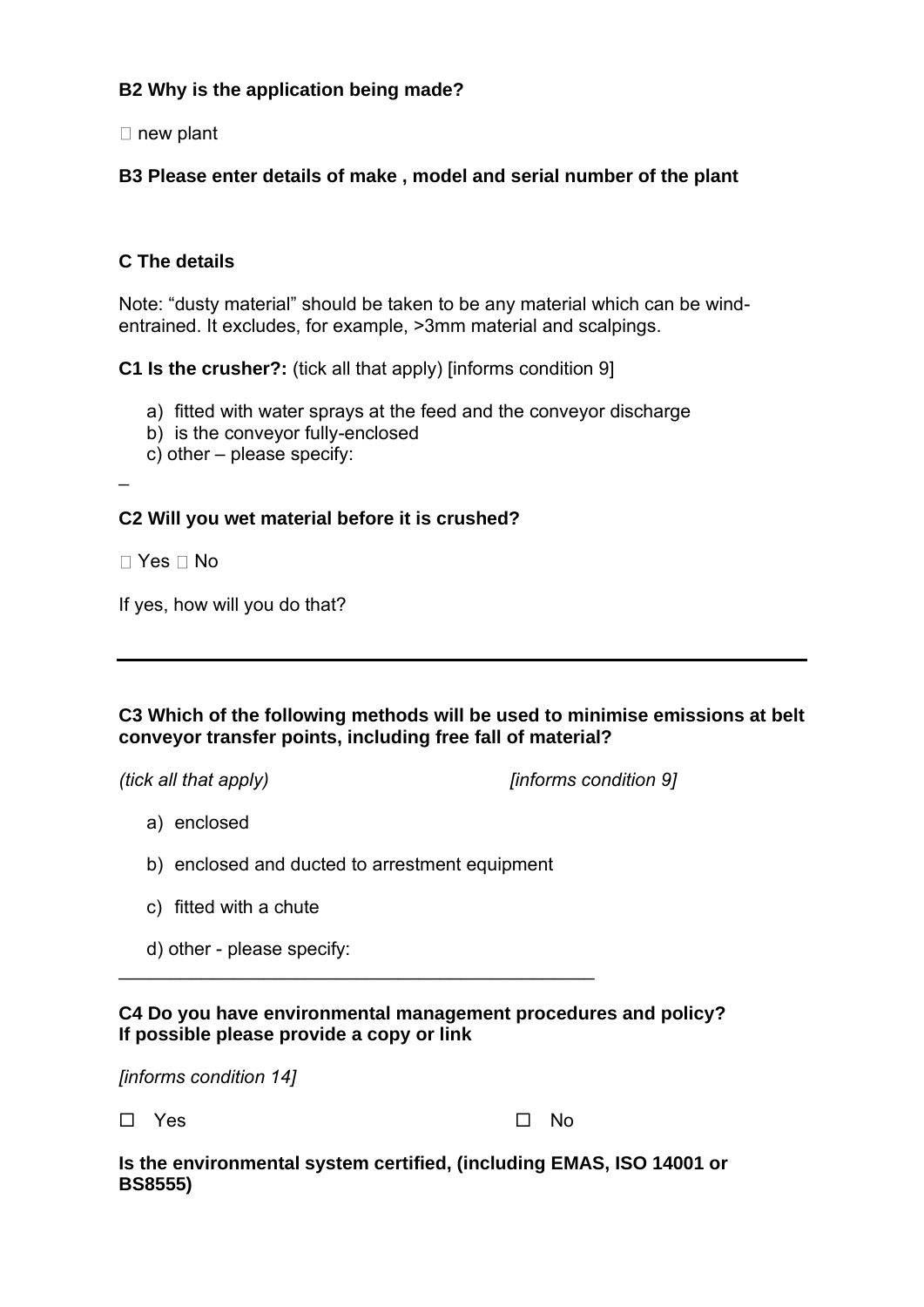$\square$  Yes  $\square$  No

# **D Anything else**

Please tell us anything else you would like us to take account of.

Document Reference: \_\_\_\_\_\_\_\_\_\_\_\_\_\_\_\_\_\_\_\_\_\_\_\_\_\_\_\_\_\_\_\_\_\_\_\_\_

#### **E Application fee**

You must enclose the relevant fee with your application. Cheques should be made payable to Solihull MBC . If you want to pay by BACS please contact prior to sending payment. If it gets sent to a general SMBC account it may take some time to find and hold up the process.

If your application is successful you will also have to pay an **annual subsistence charge**, so please say who you want invoices to be sent to.This is set by Defra not SMBC

#### **F Protection of information**

F1 Any confidential or national security info in your application?

If there is any information in your application you think should be kept off the public register for confidentiality or national security reasons, please say what and why.

General guidance manual chapter 8 advises on what may be excluded. (*Do not include any national security information in your application. Send it, plus the omitted information, to the Secretary of State or Welsh Ministers who will decide what, if anything, can be made public.)*

Document Reference: \_\_\_\_\_\_\_\_\_\_\_\_\_\_\_\_\_\_\_\_\_\_\_\_\_\_\_\_\_

#### **F2 Please note: data protection**

The information you give will be used by the Council to process your application. It will be placed on the relevant public register and used to monitor compliance with the permit conditions. We may also use and or disclose any of the information you give us in order to:

• consult with the public, public bodies and other organisations,

• carry out statistical analysis, research and development on environmental issues,

• provide public register information to enquirers,

• make sure you keep to the conditions of your permit and deal with any matters relating to your permit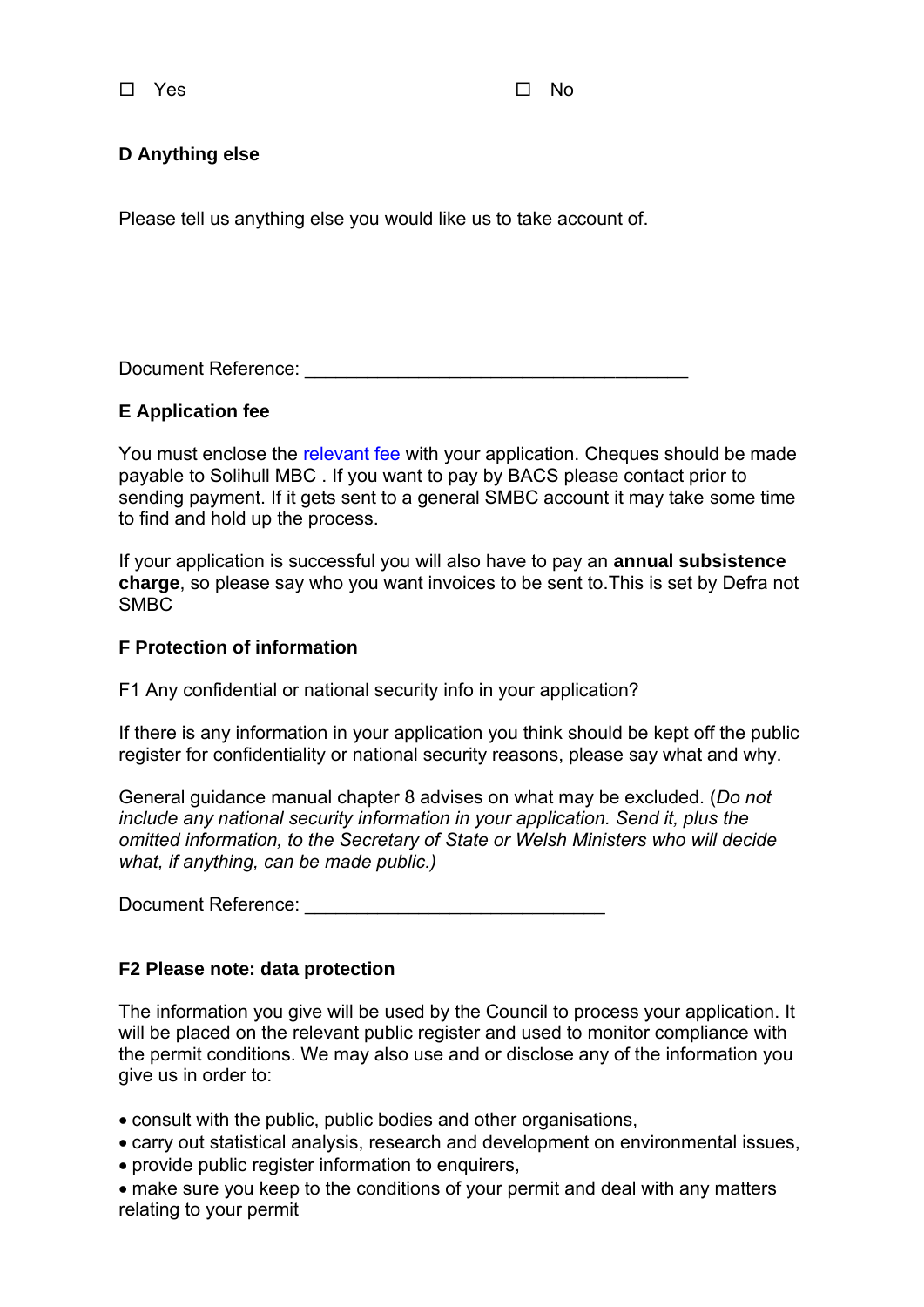- investigate possible breaches of environmental law and take any resulting action,
- prevent breaches of environmental law,
- offer you documents or services relating to environmental matters,

• respond to requests for information under the Freedom of Information Act 2000 and

the Environmental Information Regulations 2004 (if the Data Protection Act allows) • assess customer service satisfaction and improve our service.

We may pass on the information to agents/representatives who we ask to do any of these things on our behalf.

# **F3 Please note: it is an offence to provide false information**

It is an offence under regulation 38 of the EP Regulations, for the purpose of obtaining a permit (for yourself or anyone else), to:

• make a false statement which you know to be false or misleading in a material particular,

• recklessly make a statement which is false or misleading in a material particular

• intentionally to make a false entry in any record required to be kept under any environmental permit condition

• with intent to deceive, to forge or use a document issued or required for any purpose under any environmental permit condition. If you make a false statement • we may prosecute you, and

• if you are convicted, you are liable to a fine or imprisonment (or both).

# **H Declarations A and B for signing, please**

*These declarations should be signed by the person listed in answer to question A3. Where more than one person is identified as the operator, all should sign. Where a company or other body corporate is the operator, an authorised person should sign and provide evidence of authority from the board.*

#### **Declaration A: I/We certify**

**EITHER** – As evidence of my/our competence to operate this installation in accordance with the EP Regulations, no offences have been committed in the previous five years relating to the environment or environmental regulation.

**OR**- The following offences have been committed in the previous five years which may be relevant to my/our competence to operating this installation in accordance with the regulations:

Signature: Name

Position: Date